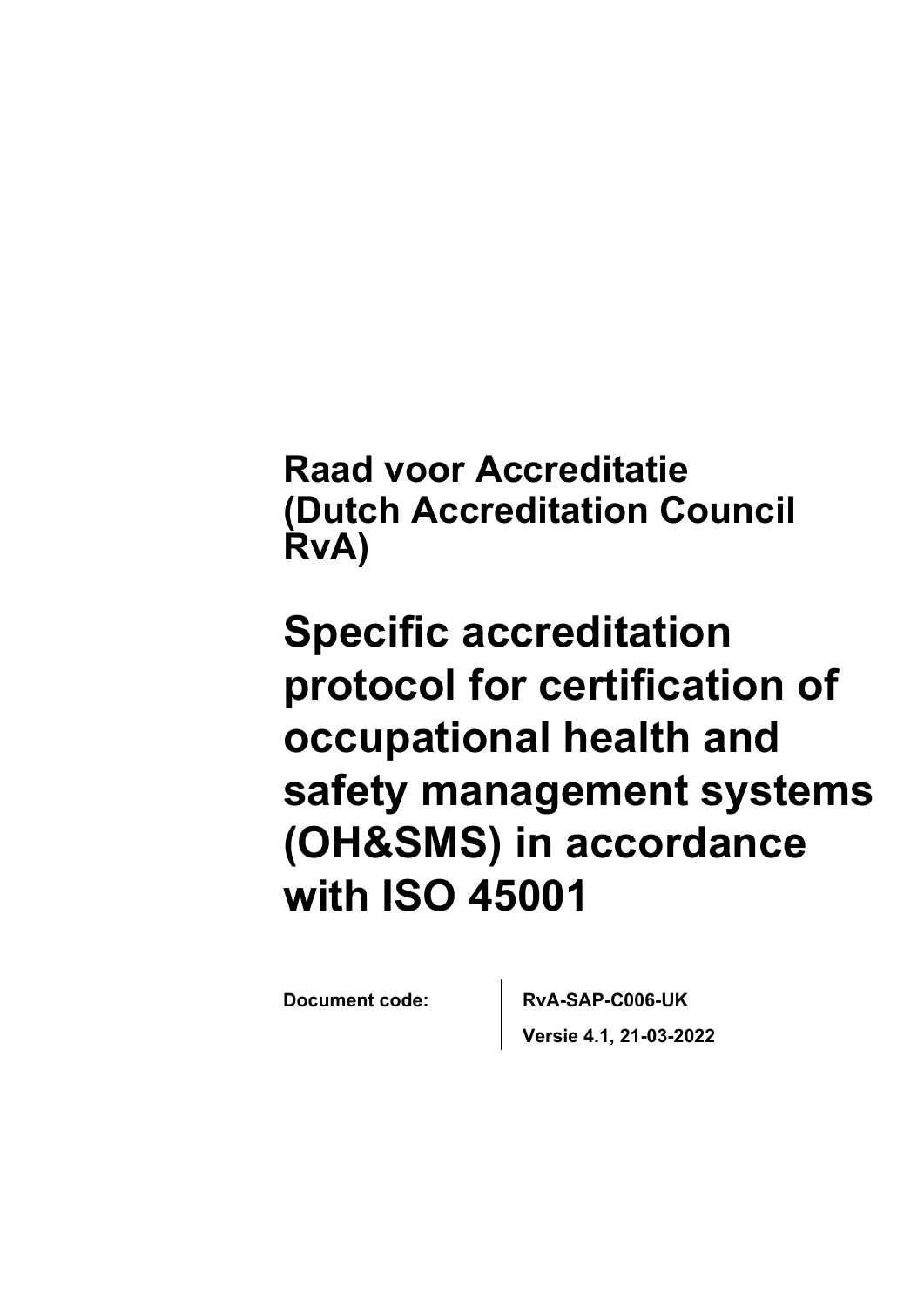

# **Content**

|  | 1.5 Documents related to the conformity assessments to be carried out _______________________3  |                |  |
|--|-------------------------------------------------------------------------------------------------|----------------|--|
|  | 1.6 Specific requirements from legislation and regulations ___________________________________3 |                |  |
|  |                                                                                                 |                |  |
|  |                                                                                                 |                |  |
|  |                                                                                                 |                |  |
|  | 3.2 The nature and content of the assessments __________________________________                | $\overline{4}$ |  |
|  |                                                                                                 | 6              |  |
|  |                                                                                                 |                |  |
|  | 6. Changes with regard to the previous version _________________________________                |                |  |
|  | Annex 1: Scopes for accreditation of OH&SMS certification bodies                                |                |  |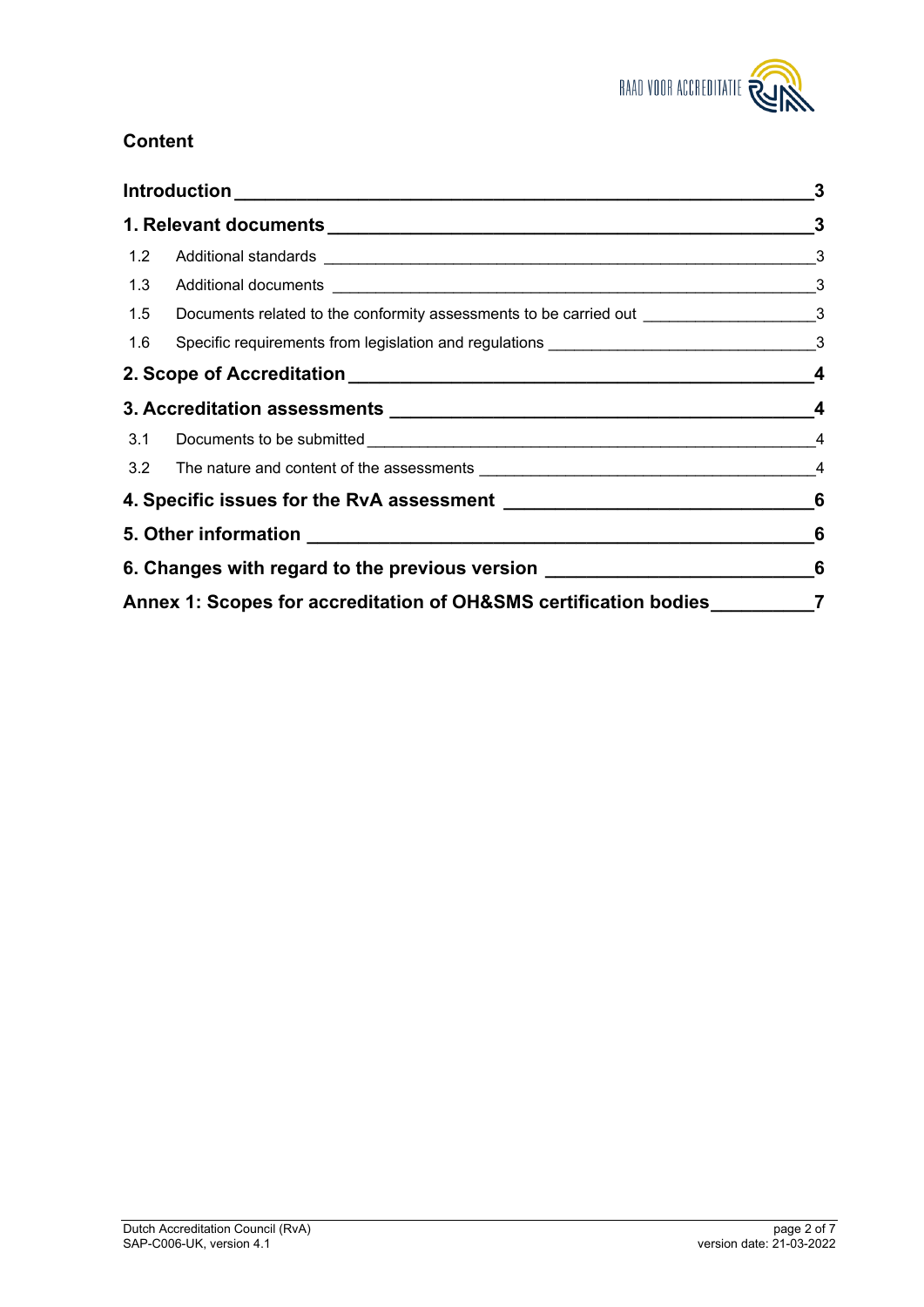

## <span id="page-2-0"></span>**Introduction**

This SAP should be read in conjunction with SAP-C000; only additional or deviating aspects are listed in this SAP. This means that paragraph numbers in this SAP are missing if the information is already contained in SAP-C000.

## <span id="page-2-1"></span>**1. Relevant documents**

#### <span id="page-2-2"></span>**1.2 Additional standards**

 ISO/IEC TS 17021-10, Conformity assessment – Requirements for bodies providing audit and certification of management systems – Part 10: Competence requirements for auditing and certification of occupational health and safety management systems.

## <span id="page-2-3"></span>**1.3 Additional documents**

- IAF MD 22; Application of ISO/IEC 17021-1 for the Certification of Occupational Health and Safety Management Systems (OH&SMS).
- IAF MD 5; Determination of Audit Time of Quality, Environmental, and Occupational Health & Safety Management Systems

## <span id="page-2-4"></span>**1.5 Documents related to the conformity assessments to be carried out**

Certification bodies (CB) certify against:

- ISO 45001:2018; Occupational health and safety management systems Requirements with quidance for use:
- SCCM Certification scheme for occupational health and safety (OHS) management systems according to ISO 45001:2018.

#### <span id="page-2-5"></span>**1.6 Specific requirements from legislation and regulations**

The standardISO 45001 refers to legal and other requirements. The CB shall be able to demonstrate that they are competent with respect to these issues. This has an impact on the CB's management (e.g. for the functions of application review, competence requirements determination, competent evaluator and on the certification decision function) and of course on its auditors. Also see IAF MD 22, Application of ISO/IEC 17021-1 for the certification of occupational health and safety management systems (OH&SMS), appendix A in particular.

For (witness) assessments outside the Netherlands, the RvA will normally include a local OH&S technical expert in local OH&S issues (such as OH&S legislation) in the assessment team.

In case more witness assessments are carried out, the RvA may not in all audits focus on the audit of legal requirements, and a local technical expert may be waived. RvA will inform the CB beforehand whether or not a technical expert will be used.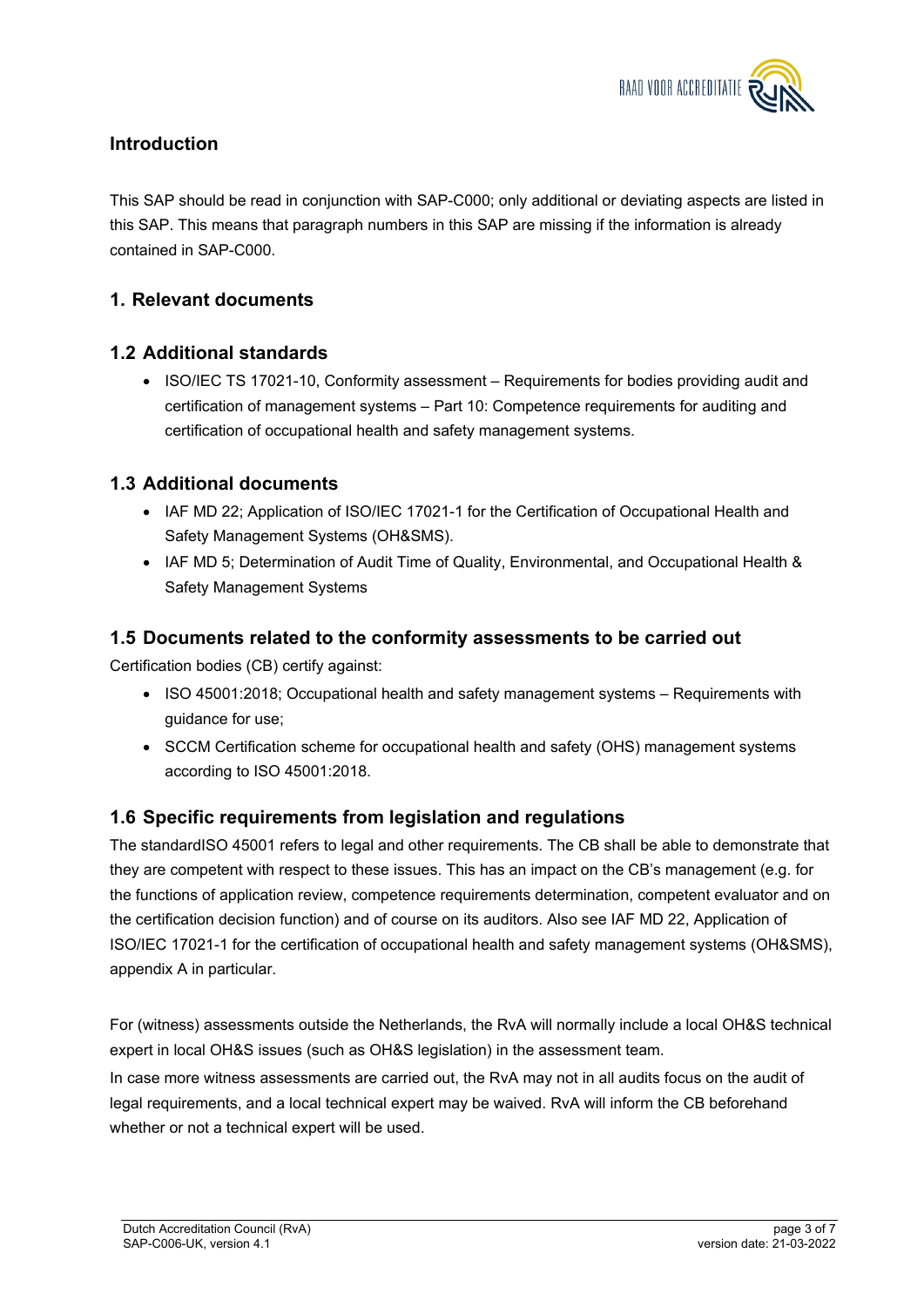

# <span id="page-3-0"></span>**2. Scope of Accreditation**

Specifically for this accreditation, the scope will be formulated as described in annex 1, Scopes for accreditation of OH&SMS certification bodies.

## <span id="page-3-1"></span>**3. Accreditation assessments**

#### <span id="page-3-2"></span>**3.1 Documents to be submitted**

For the RvA assessments, its assessors should be supplied with the relevant documents as specified in the annex of RvA-BR005, the relevant RvA application forms F001a/F006-2/F105 and with the documents mentioned below.

| Documents to be submitted |                                                                                                                                                                                                                                                                                                                                 |                               |                             |                         |                            |
|---------------------------|---------------------------------------------------------------------------------------------------------------------------------------------------------------------------------------------------------------------------------------------------------------------------------------------------------------------------------|-------------------------------|-----------------------------|-------------------------|----------------------------|
|                           |                                                                                                                                                                                                                                                                                                                                 | sment<br>Preliminary<br>asses | assessment<br>nitial or re- | đ<br>Extension<br>scope | Surveillance<br>assessment |
|                           | An application for initial accreditation or extension of scope should at<br>least include each of the following:                                                                                                                                                                                                                |                               |                             |                         |                            |
|                           | an analysis of client products, processes and organization,<br>including applicable (country) specific OH&S laws and regulations<br>and OH&S risks for each of the technical areas identified and<br>requested for accreditation;                                                                                               |                               |                             |                         |                            |
| $\bullet$                 | definition of the competency required related to the identified<br>OH&S aspects;                                                                                                                                                                                                                                                | V                             | $\sqrt{ }$                  | V                       |                            |
| $\bullet$                 | identification of additional requirements or specific guidelines to be<br>used for these technical areas;                                                                                                                                                                                                                       |                               |                             |                         |                            |
|                           | (adaptation of) the analysis regarding the identification of potential<br>impartiality risks with respect to OH&S certification and approval of<br>the impartiality mechanism thereof, after the composition has been<br>adapted (where necessary) to ensure the representation of parties<br>involved with OH&S certification; |                               |                             |                         |                            |
| ٠                         | list of qualified auditors and experts per IAF sector                                                                                                                                                                                                                                                                           | V                             | V                           | V                       |                            |
|                           | directory of certified clients per IAF sector                                                                                                                                                                                                                                                                                   |                               | $\sqrt{}$                   | V                       | V                          |

## <span id="page-3-3"></span>**3.2 The nature and content of the assessments**

#### **3.2.1 Initial assessments and extension of scope**

The content and extent of the assessment shall at least ensure the following.

During the office assessment, the team samples the files of clients and personnel to cover the scope for which accreditation is sought. At least one client and one personnel competence file per IAF sector requested shall be reviewed completely, unless more than 10 IAF sectors have been requested, in which case sectors may be omitted in the sample.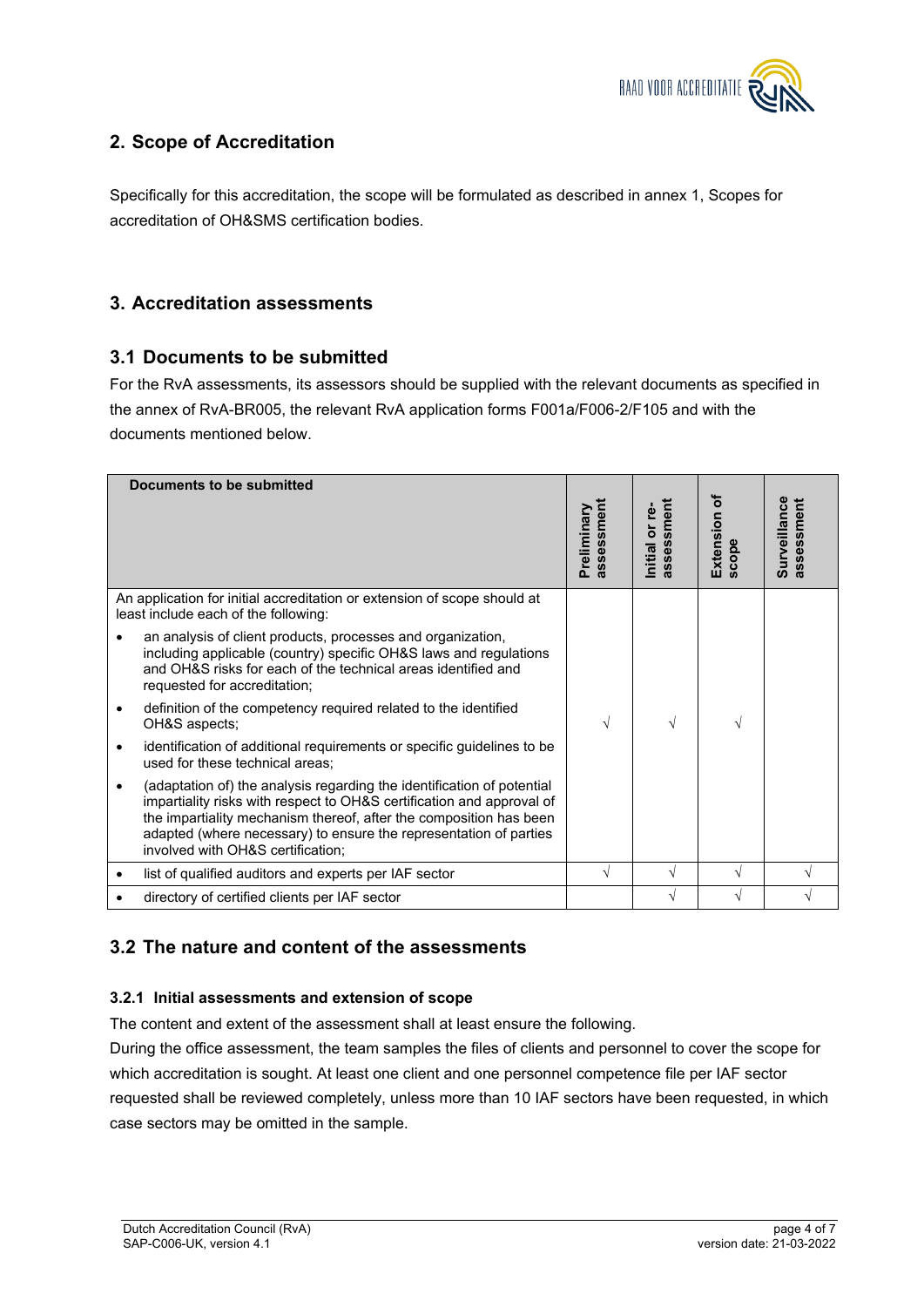

This is to be determined by the lead assessor, who should apply the following guidelines.

- Only the less complex sectors should be omitted (i.e. not the critical codes, as identified in the table of annex 1).
- Dossiers from each of the clusters (see annex 1) should have been assessed (i.e. the sample should be representative for the scope requested).
- Sectors that are included in the program for witnessing may be excluded.
- In total, more than ten certification dossiers shall be assessed.

The above is also applicable for extensions of the scope.

For the selection of audits to be witnessed, the rules from paragraph 3.2.3 apply.

#### **3.2.2 Surveillance and re-assessments**

The implementation of the ISO 45001 certification system shall be verified during each surveillance assessment of the RvA. The files reviewed (this includes personnel competence files and certification files) during the subsequent surveillances and the reassessment in a four years period (accreditation cycle) shall cover all the IAF codes mentioned in annex 1 for which the CB is accredited.

For each accreditation cycle (surveillance and re-assessment), the number of witness assessments is determined, based on the factors listed in paragraph 3.2.3.

In general a risk based approach might be applied taking into account criteria, such as OH&S risks or performance of certain industries or companies (e.g. major hazard industries (Seveso, BRZO)).

#### **3.2.3 Witness assessments**

In addition to RvA-BR005, at least two weeks before the witnessing, the RvA team shall be provided with:

- the organization's OH&S Manual or an extended description of the certified organization or the organization to be certified (specifying its activities, structure, top level procedures), an organization chart and their (list of) determined OH&S risks and legal and other requirements;
- the records of the CB's contract review, including the justification of audit time, for this organization;
- the audit plan and programme.

#### **Selection of witness audits**

In line with IAF MD 22; Application of ISO/IEC 17021-1 for the certification of Occupational Health and Safety Management Systems (OH&SMS) and IAF MD17, all the IAF codes (see IAF ID1) have been merged into a series of technical clusters as appropriate for OH&S certification (see annex 1). For each of these clusters, a number of critical codes has been identified.

The specific approach for sampling of scopes is detailed in paragraph 4 of IAF MD17.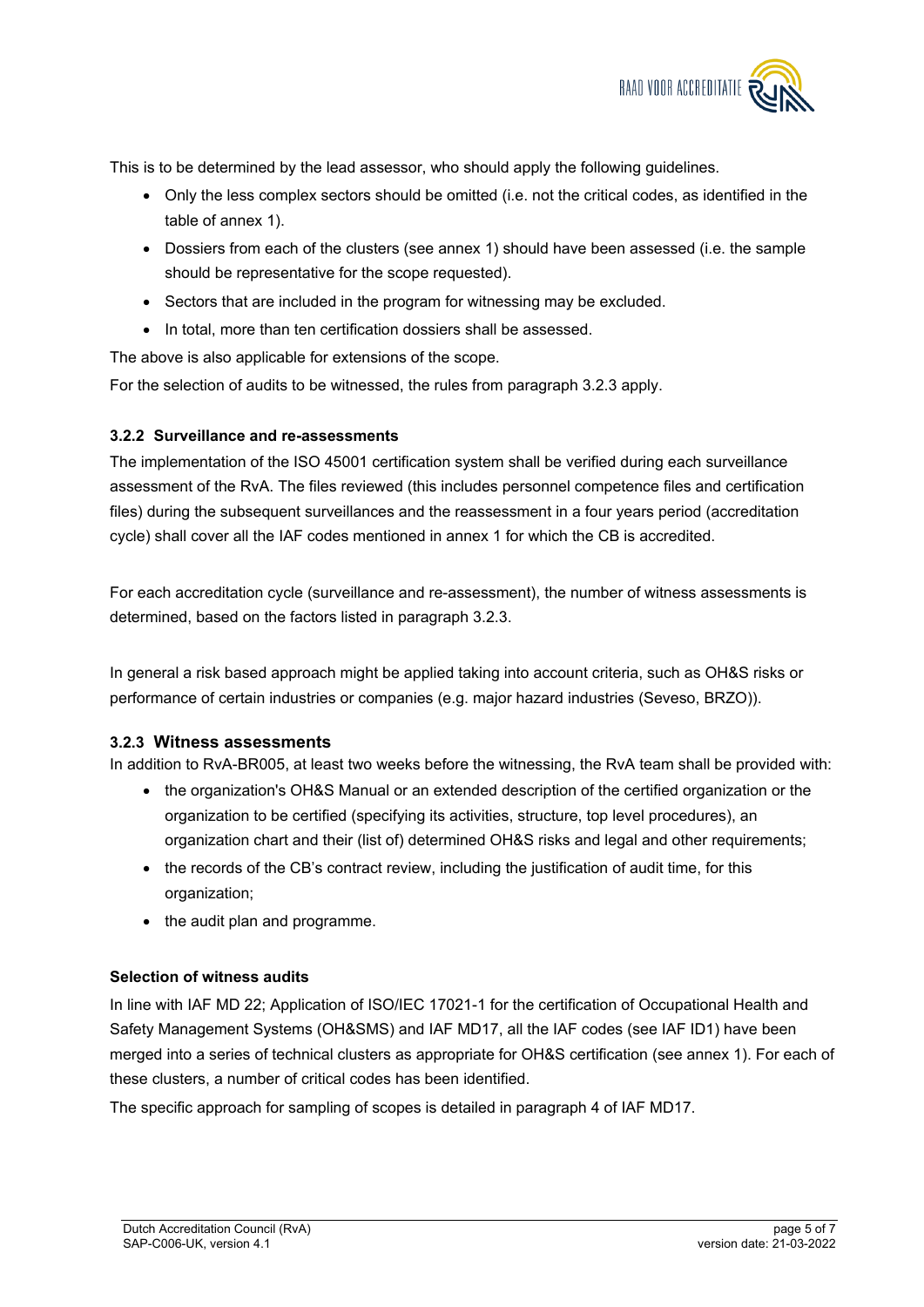

## <span id="page-5-0"></span>**4. Specific issues for the RvA assessment**

During witness assessments, the RvA assessment teams will pay special attention to good auditing practices, such as sampling and the application of audit trails, especially when it comes to the audit of:

- the recording, evaluation and control of OH&S risks;
- the recording and evaluation of continual improvement;
- the organization's systems for achieving regulatory compliance and the application of IAF MD 22.

During the witness of stage 1, special attention will be given to (ref. ISO/IEC 17021-1, cl. 9.3.1.2.2):

- key elements of the system (e.g. determination of OH&S risks);
- scope of the system in relation to applicable statutory and regulatory requirements.

## <span id="page-5-1"></span>**5. Other information**

For The Netherlands, further guidance can be found in the current interpretation documents of the centralized Committee of Experts SCCM. Refer to http://english.sccm.nl/. For CB's, that have been accredited on the basis of the Dutch SCCM certification scheme(s), the guidance documents mentioned are mandatory.

For CB's, that have been accredited on the basis of the Dutch SCCM certification scheme(s), the SCCM will be informed about significant changes in the accredited status of the CB (i.e. initial granting and subsequent suspensions or withdrawals).

## <span id="page-5-2"></span>**6. Changes with regard to the previous version**

In comparison with version 4, dated December, 21 2017, the following significant changes have been made:

- From September 30, 2021 BS OHSAS 18001 is no longer valid
- IAF MDX is replaced by IAF MD 22